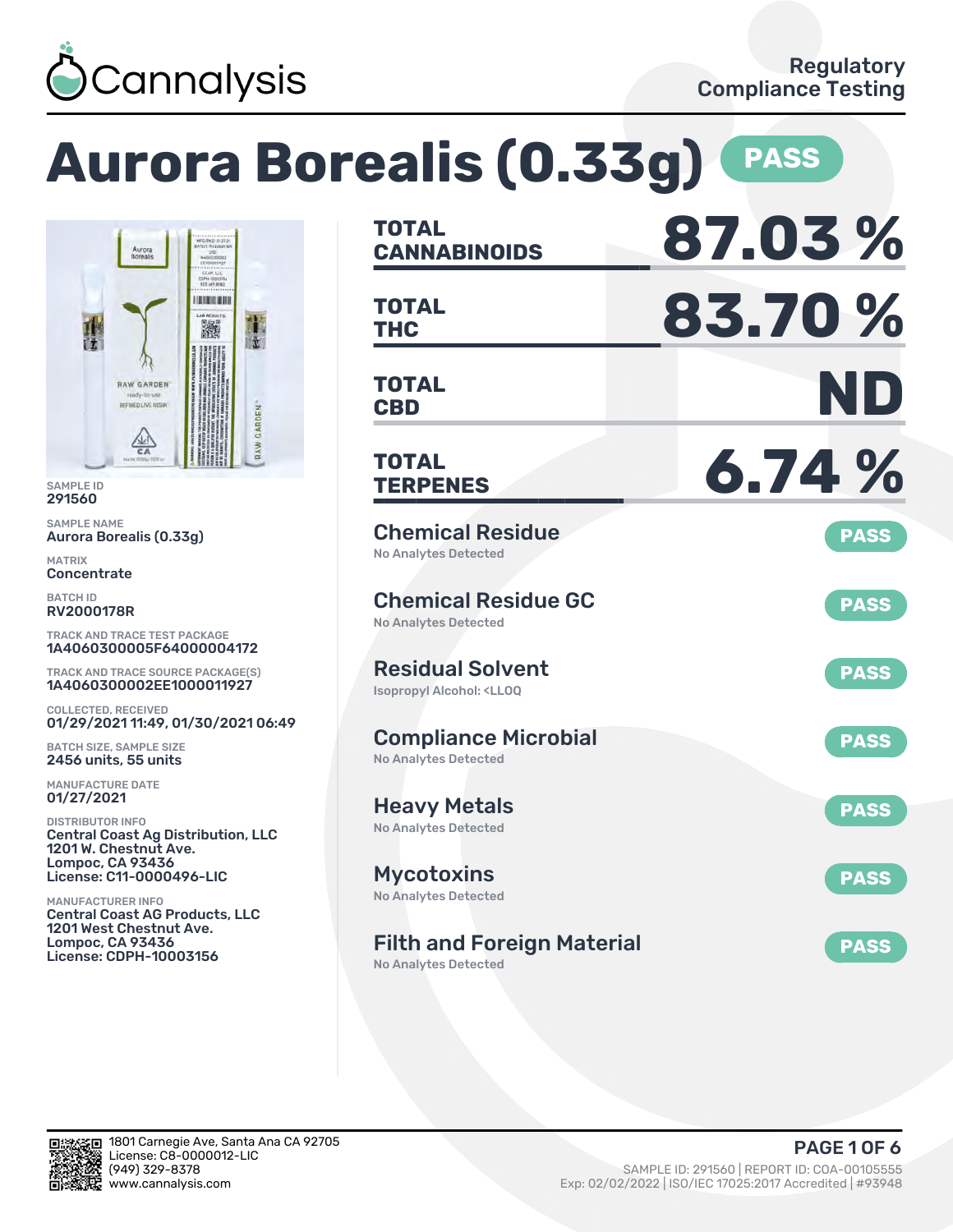

## CANNABINOID ANALYSIS

Total THC,CBD value(s) have been decarboxylated.

| TOTAL THC:          | 837.0 mg/g (83.70 %), 276.21 mg per package |
|---------------------|---------------------------------------------|
| TOTAL CBD:          | ND.                                         |
| TOTAL CANNABINOIDS: | 870.3 mg/g (87.03 %)                        |

UNIT OF MEASUREMENT: Milligrams per Gram(mg/g)

| <b>RESULT</b>                           | LOD    | <b>LLOO</b> | <b>ANALYTE</b>   |                      | <b>LOD</b>    | <b>LLOO</b> |
|-----------------------------------------|--------|-------------|------------------|----------------------|---------------|-------------|
| ND                                      | 0.2000 | 0.4000      | CBD <sub>v</sub> | <b>ND</b>            | 0.2000        | 0.4000      |
| 837.0 mg/g (83.70 %)                    | 0.2000 | 0.4000      | CBGa             | <b>ND</b>            | 0.2000        | 0.4000      |
| ND.                                     | 0.2000 | 0.4000      | <b>CBG</b>       | 30.62 mg/g (3.062 %) | 0.2000        | 0.4000      |
| $2.704 \text{ mg/g} (0.2704 \text{ %})$ | 0.2000 | 0.4000      | CBN              | <b>ND</b>            | 0.2000        | 0.4000      |
| ND                                      | 0.2000 | 0.4000      | CBC              | <b>ND</b>            | 0.2000        | 0.4000      |
| ND                                      | 0.2000 | 0.4000      |                  |                      |               |             |
|                                         |        |             |                  |                      | <b>RESULT</b> |             |

#### ADDITIONAL INFORMATION

| Method:              | SOP-TECH-001 | Sample Prepped: 01/30/2021 14:28  | Sample Approved: 02/02/2021 11:46  |  |
|----------------------|--------------|-----------------------------------|------------------------------------|--|
| Instrument: UPLC-DAD |              | Sample Analyzed: 01/30/2021 14:29 | Prep-Analytical Batch: 26138-20542 |  |



### TERPENE ANALYSIS

UNIT OF MEASUREMENT: Milligrams per Gram(mg/g)

| TUTAL TERPENES: |  |
|-----------------|--|
|                 |  |

TOTAL TERPENES: 67.45 mg/g (6.745 %)

| <b>ANALYTE</b>  | <b>RESULT</b>                                                                                                                  | <b>LOD</b> | <b>LLOQ</b> | <b>ANALYTE</b>          | <b>RESULT</b>                                       | <b>LOD</b> | <b>LLOQ</b> |
|-----------------|--------------------------------------------------------------------------------------------------------------------------------|------------|-------------|-------------------------|-----------------------------------------------------|------------|-------------|
| 3-Carene        | <b>ND</b>                                                                                                                      | 1.000      | 2.500       | Alpha bisabolol         | <ll0q< td=""><td>0.1000</td><td>0.5000</td></ll0q<> | 0.1000     | 0.5000      |
| Alpha cedrene   | ND.                                                                                                                            | 1.000      | 2.500       | Alpha humulene          | 2.059 mg/g $(0.2059\%)$                             | 0.5000     | 1.000       |
| Alpha pinene    | 2.079 mg/g (0.2079 %)                                                                                                          | 0.1000     | 1.000       | Alpha terpinene         | <b>ND</b>                                           | 0.5000     | 1.000       |
| Alpha terpineol | ND.                                                                                                                            | 0.3260     | 0.6520      | Beta caryophyllene      | 8.225 mg/g $(0.8225%)$                              | 0.5000     | 1.000       |
| Beta myrcene    | 30.14 mg/g (3.014 %)                                                                                                           | 0.5000     | 1.000       | Beta pinene             | 1.572 mg/g $(0.1572%)$                              | 0.6070     | 1.214       |
| <b>Borneol</b>  | ND.                                                                                                                            | 1.000      | 2.500       | Camphene                | <b>ND</b>                                           | 0.5000     | 1.000       |
| Camphor         | ND.                                                                                                                            | 0.1000     | 0.5000      | Caryophyllene oxide ND  |                                                     | 0.5000     | 2.500       |
| Cedrol          | <b>ND</b>                                                                                                                      | 0.5000     | 1.000       | Cis nerolidol           | <b>ND</b>                                           | 2.500      | 5.000       |
| Eucalyptol      | <lloq< td=""><td>0.1000</td><td>0.5000</td><td>Fenchol</td><td><b>ND</b></td><td>0.5000</td><td>1.000</td></lloq<>             | 0.1000     | 0.5000      | Fenchol                 | <b>ND</b>                                           | 0.5000     | 1.000       |
| Fenchone        | <ll0q< td=""><td>0.1000</td><td>0.5000</td><td>Gamma terpinene</td><td><b>ND</b></td><td>0.1000</td><td>0.5000</td></ll0q<>    | 0.1000     | 0.5000      | Gamma terpinene         | <b>ND</b>                                           | 0.1000     | 0.5000      |
| Gamma terpineol | <b>ND</b>                                                                                                                      | 0.2090     | 0.5230      | Geranyl acetate         | <b>ND</b>                                           | 0.1000     | 0.5000      |
| Guaiol          | <b>ND</b>                                                                                                                      | 2.500      | 5.000       | Isoborneol              | <b>ND</b>                                           | 0.5000     | 1.000       |
| Isopulegol      | <b>ND</b>                                                                                                                      | 2.500      | 5.000       | Limonene                | 4.830 mg/g (0.4830 %)                               | 0.5000     | 2.500       |
| Linalool        | 3.418 mg/g (0.3418 %)                                                                                                          | 0.5000     | 1.000       | Menthol                 | <b>ND</b>                                           | 1.000      | 2.500       |
| Ocimene 1       | <ll0q< td=""><td>0.1550</td><td>0.3100</td><td>Ocimene 2</td><td>13.51 mg/g (1.351%)</td><td>0.3450</td><td>1.725</td></ll0q<> | 0.1550     | 0.3100      | Ocimene 2               | 13.51 mg/g (1.351%)                                 | 0.3450     | 1.725       |
| P-cymene        | ND.                                                                                                                            | 0.5230     | 1.045       | P-mentha-1,5-diene ND   |                                                     | 0.5000     | 1.000       |
| Pulegone        | <b>ND</b>                                                                                                                      | 0.1000     | 0.5000      | Sabinene                | <b>ND</b>                                           | 0.5000     | 1.000       |
| Terpinolene     | 1.626 mg/g (0.1626 %)                                                                                                          | 0.1000     | 0.5000      | Trans beta farnesene ND |                                                     | 2.500      | 5.000       |
| Trans nerolidol | <b>ND</b>                                                                                                                      | 0.5000     | 2.500       | Valencene               | <b>ND</b>                                           | 0.5000     | 1.000       |
|                 |                                                                                                                                |            |             |                         |                                                     |            |             |

| ANALYTE                 | <b>RESULT</b>                                       | LOD    | LLOO   |
|-------------------------|-----------------------------------------------------|--------|--------|
| Alpha bisabolol         | <lloq< td=""><td>0.1000</td><td>0.5000</td></lloq<> | 0.1000 | 0.5000 |
| Alpha humulene          | 2.059 mg/g (0.2059 %)                               | 0.5000 | 1.000  |
| Alpha terpinene         | <b>ND</b>                                           | 0.5000 | 1.000  |
| Beta caryophyllene      | 8.225 mg/g (0.8225 %)                               | 0.5000 | 1.000  |
| Beta pinene             | 1.572 mg/g (0.1572 %)                               | 0.6070 | 1.214  |
| Camphene                | <b>ND</b>                                           | 0.5000 | 1.000  |
| Caryophyllene oxide     | <b>ND</b>                                           | 0.5000 | 2.500  |
| Cis nerolidol           | <b>ND</b>                                           | 2.500  | 5.000  |
| Fenchol                 | <b>ND</b>                                           | 0.5000 | 1.000  |
| Gamma terpinene         | <b>ND</b>                                           | 0.1000 | 0.5000 |
| Geranyl acetate         | <b>ND</b>                                           | 0.1000 | 0.5000 |
| Isoborneol              | <b>ND</b>                                           | 0.5000 | 1.000  |
| Limonene                | 4.830 mg/g (0.4830 %)                               | 0.5000 | 2.500  |
| Menthol                 | <b>ND</b>                                           | 1.000  | 2.500  |
| Ocimene <sub>2</sub>    | 13.51 mg/g (1.351%)                                 | 0.3450 | 1.725  |
| P-mentha-1,5-diene ND   |                                                     | 0.5000 | 1.000  |
| Sabinene                | ND                                                  | 0.5000 | 1.000  |
| Trans beta farnesene ND |                                                     | 2.500  | 5.000  |
| Valencene               | <b>ND</b>                                           | 0.5000 | 1.000  |
|                         |                                                     |        |        |

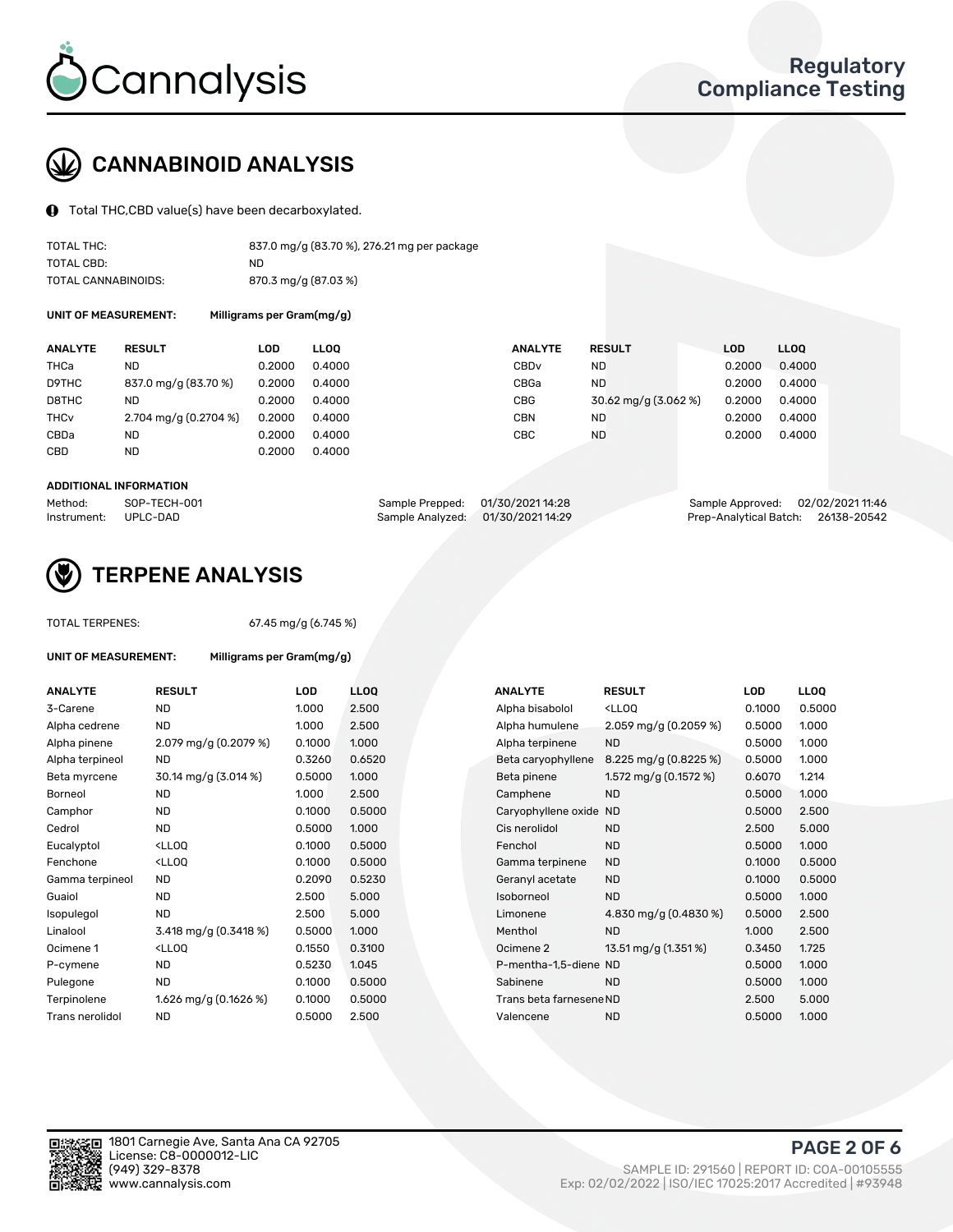

### Regulatory Compliance Testing

#### ADDITIONAL INFORMATION

Method: SOP-TECH-027 Sample Prepped: 01/30/2021 15:04 Sample Approved: 02/02/2021 15:13 Prep-Analytical Batch: 26140-20543



CHEMICAL RESIDUE ANALYSIS PASS

UNIT OF MEASUREMENT: Micrograms per Gram(ug/g)

| <b>ANALYTE</b>    | <b>RESULT</b> | LOD    | LLOQ   | <b>ACTION LEVEL</b> |      | <b>ANALYTE</b>      | <b>RESULT</b> | LOD    | <b>LLOQ</b> | <b>ACTION LEVEL</b> |      |
|-------------------|---------------|--------|--------|---------------------|------|---------------------|---------------|--------|-------------|---------------------|------|
| Abamectin         | <b>ND</b>     | 0.0200 | 0.0400 | 0.1000              | Pass | Acephate            | <b>ND</b>     | 0.0200 | 0.0400      | 0.1000              | Pass |
| Acequinocyl       | <b>ND</b>     | 0.0200 | 0.0400 | 0.1000              | Pass | Acetamiprid         | <b>ND</b>     | 0.0200 | 0.0400      | 0.1000              | Pass |
| Aldicarb          | <b>ND</b>     | 0.0200 | 0.0400 | 0.0                 | Pass | Azoxystrobin        | <b>ND</b>     | 0.0200 | 0.0400      | 0.1000              | Pass |
| Bifenazate        | <b>ND</b>     | 0.0200 | 0.0400 | 0.1000              | Pass | Bifenthrin          | <b>ND</b>     | 0.0200 | 0.0400      | 3.000               | Pass |
| <b>Boscalid</b>   | <b>ND</b>     | 0.0200 | 0.0400 | 0.1000              | Pass | Carbaryl            | <b>ND</b>     | 0.0200 | 0.0400      | 0.5000              | Pass |
| Carbofuran        | <b>ND</b>     | 0.0200 | 0.0400 | 0.0                 | Pass | Chlorantraniliprole | <b>ND</b>     | 0.0200 | 0.0400      | 10.00               | Pass |
| Clofentezine      | <b>ND</b>     | 0.0200 | 0.0400 | 0.1000              | Pass | Coumaphos           | <b>ND</b>     | 0.0200 | 0.0400      | 0.0                 | Pass |
| Cyfluthrin        | <b>ND</b>     | 0.4000 | 1.000  | 2.000               | Pass | Cypermethrin        | <b>ND</b>     | 0.4000 | 1.000       | 1.000               | Pass |
| Daminozide        | <b>ND</b>     | 0.0200 | 0.0400 | 0.0                 | Pass | Diazinon            | <b>ND</b>     | 0.0200 | 0.0400      | 0.1000              | Pass |
| <b>Dichlorvos</b> | <b>ND</b>     | 0.0200 | 0.0400 | 0.0                 | Pass | Dimethoate          | <b>ND</b>     | 0.0200 | 0.0400      | 0.0                 | Pass |
| Dimethomorph      | <b>ND</b>     | 0.0200 | 0.0400 | 2.000               | Pass | Ethoprophos         | <b>ND</b>     | 0.0200 | 0.0400      | 0.0                 | Pass |
| Etofenprox        | <b>ND</b>     | 0.0200 | 0.0400 | 0.0                 | Pass | Etoxazole           | <b>ND</b>     | 0.0200 | 0.0400      | 0.1000              | Pass |
| Fenhexamid        | <b>ND</b>     | 0.0200 | 0.0400 | 0.1000              | Pass | Fenoxycarb          | <b>ND</b>     | 0.0200 | 0.0400      | 0.0                 | Pass |
| Fenpyroximate     | <b>ND</b>     | 0.0200 | 0.0400 | 0.1000              | Pass | Fipronil            | <b>ND</b>     | 0.0400 | 0.1000      | 0.0                 | Pass |
| Flonicamid        | <b>ND</b>     | 0.0200 | 0.0400 | 0.1000              | Pass | Fludioxonil         | <b>ND</b>     | 0.0200 | 0.0400      | 0.1000              | Pass |
| Hexythiazox       | <b>ND</b>     | 0.0200 | 0.0400 | 0.1000              | Pass | Imazalil            | <b>ND</b>     | 0.0200 | 0.0400      | 0.0                 | Pass |
| Imidacloprid      | <b>ND</b>     | 0.0200 | 0.0400 | 5.000               | Pass | Kresoxim methyl     | <b>ND</b>     | 0.0200 | 0.0400      | 0.1000              | Pass |
| Malathion         | <b>ND</b>     | 0.0200 | 0.0400 | 0.5000              | Pass | Metalaxyl           | <b>ND</b>     | 0.0200 | 0.0400      | 2.000               | Pass |
| Methiocarb        | <b>ND</b>     | 0.0200 | 0.0400 | 0.0                 | Pass | Methomyl            | <b>ND</b>     | 0.0200 | 0.0400      | 1.000               | Pass |
| Mevinphos         | <b>ND</b>     | 0.0200 | 0.0400 | 0.0                 | Pass | Myclobutanil        | <b>ND</b>     | 0.0200 | 0.0400      | 0.1000              | Pass |
| Naled             | <b>ND</b>     | 0.0200 | 0.0400 | 0.1000              | Pass | Oxamyl              | <b>ND</b>     | 0.0200 | 0.0400      | 0.5000              | Pass |
| Paclobutrazol     | <b>ND</b>     | 0.0200 | 0.0400 | 0.0                 | Pass | Permethrins         | <b>ND</b>     | 0.0400 | 0.1000      | 0.5000              | Pass |
| Phosmet           | <b>ND</b>     | 0.0200 | 0.0400 | 0.1000              | Pass | Piperonyl butoxide  | <b>ND</b>     | 0.0200 | 0.0400      | 3.000               | Pass |
| Prallethrin       | <b>ND</b>     | 0.0200 | 0.0400 | 0.1000              | Pass | Propiconazole       | <b>ND</b>     | 0.0200 | 0.0400      | 0.1000              | Pass |
| Propoxur          | <b>ND</b>     | 0.0200 | 0.0400 | 0.0                 | Pass | Pyrethrins          | <b>ND</b>     | 0.0200 | 0.0400      | 0.5000              | Pass |
| Pyridaben         | <b>ND</b>     | 0.0200 | 0.0400 | 0.1000              | Pass | Spinetoram          | <b>ND</b>     | 0.0200 | 0.0400      | 0.1000              | Pass |
| Spinosad          | <b>ND</b>     | 0.0300 | 0.0700 | 0.1000              | Pass | Spiromesifen        | <b>ND</b>     | 0.0200 | 0.0400      | 0.1000              | Pass |
| Spirotetramat     | <b>ND</b>     | 0.0200 | 0.0400 | 0.1000              | Pass | Spiroxamine         | <b>ND</b>     | 0.0200 | 0.0400      | 0.0                 | Pass |
| Tebuconazole      | <b>ND</b>     | 0.0200 | 0.0400 | 0.1000              | Pass | Thiacloprid         | <b>ND</b>     | 0.0200 | 0.0400      | 0.0                 | Pass |
| Thiamethoxam      | <b>ND</b>     | 0.0200 | 0.0400 | 5.000               | Pass | Trifloxystrobin     | <b>ND</b>     | 0.0200 | 0.0400      | 0.1000              | Pass |
|                   |               |        |        |                     |      |                     |               |        |             |                     |      |

### ADDITIONAL INFORMATION

Method: SOP-TECH-002 Sample Prepped: 02/01/202114:46 Sample Approved: 02/02/2021 11:43<br>Instrument: LC-MS/MS Sample Analyzed: 02/01/2021 14:48 Prep-Analytical Batch: 26155-20563 Prep-Analytical Batch: 26155-20563

PAGE 3 OF 6

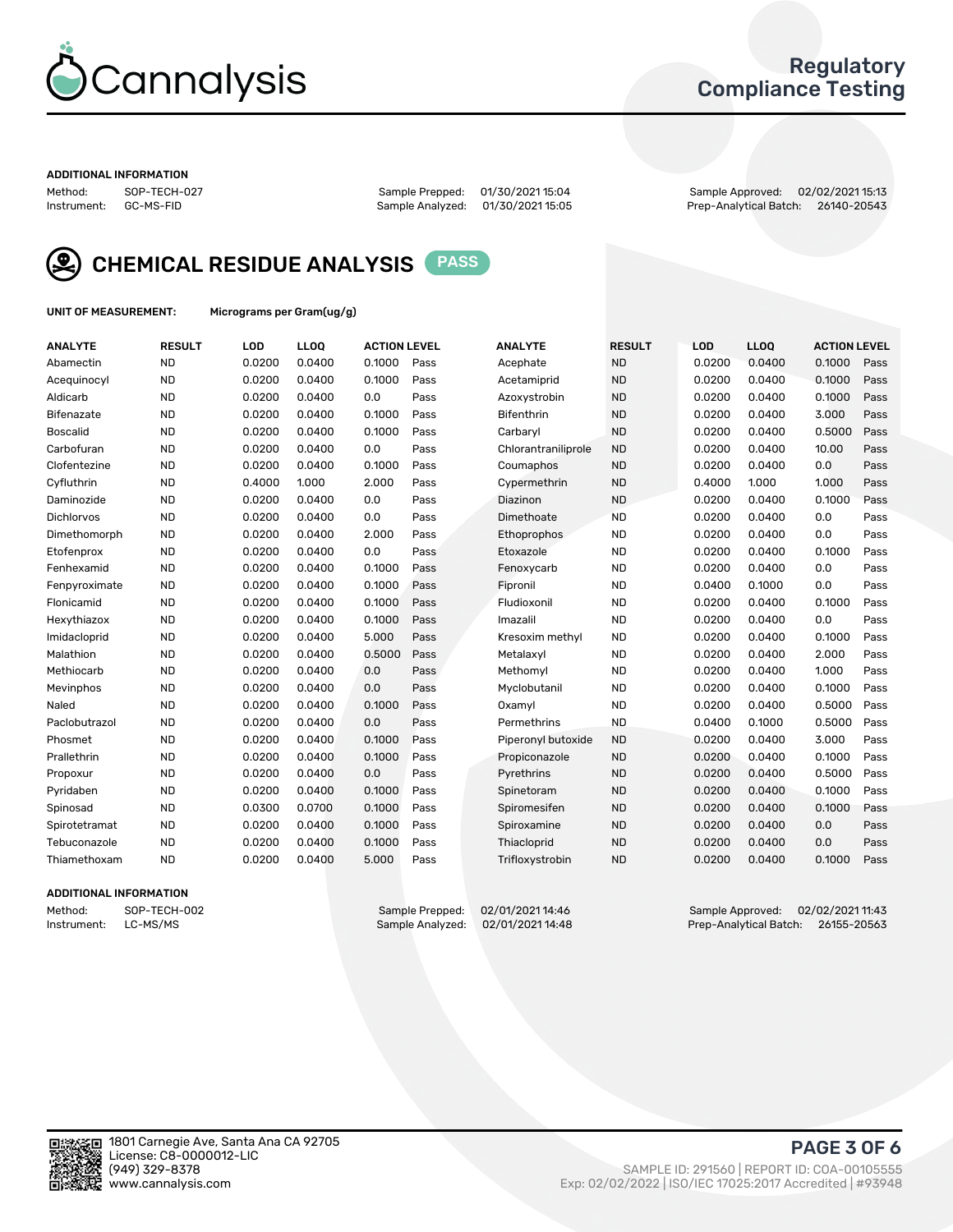

### CHEMICAL RESIDUE GC ANALYSIS PASS

| UNIT OF MEASUREMENT: | м |
|----------------------|---|
|                      |   |

icrograms per Gram(ug/g)

| <b>ANALYTE</b>                | <b>RESULT</b>                | LOD    | <b>LLOO</b> | <b>ACTION LEVEL</b>                        |                 | <b>ANALYTE</b>   | <b>RESULT</b>                        | LOD    | <b>LLOO</b> | <b>ACTION LEVEL</b> |      |
|-------------------------------|------------------------------|--------|-------------|--------------------------------------------|-----------------|------------------|--------------------------------------|--------|-------------|---------------------|------|
| Captan                        | <b>ND</b>                    | 0.1000 | 0.2000      | 0.7000                                     | Pass            | Chlordane        | <b>ND</b>                            | 0.0109 | 0.0136      | 0.0                 | Pass |
| Methyl parathion              | <b>ND</b>                    | 0.0400 | 0.1000      | 0.0                                        | Pass            | <b>PCNB</b>      | <b>ND</b>                            | 0.0200 | 0.0400      | 0.1000              | Pass |
| Chlorfenapyr                  | <b>ND</b>                    | 0.0800 | 0.1000      | 0.0                                        | Pass            | Chlorpyrifos     | <b>ND</b>                            | 0.0800 | 0.1000      | 0.0                 | Pass |
|                               |                              |        |             |                                            |                 |                  |                                      |        |             |                     |      |
| <b>ADDITIONAL INFORMATION</b> |                              |        |             |                                            |                 |                  |                                      |        |             |                     |      |
| Method:                       | SOP-TECH-010                 |        |             |                                            | Sample Prepped: | 02/01/2021 14:47 | 02/02/2021 14:25<br>Sample Approved: |        |             |                     |      |
| Instrument:                   | GC-MS/MS<br>Sample Analyzed: |        |             | 02/01/2021 14:49<br>Prep-Analytical Batch: |                 |                  | 26156-20564                          |        |             |                     |      |
|                               |                              |        |             |                                            |                 |                  |                                      |        |             |                     |      |

### RESIDUAL SOLVENT ANALYSIS PASS

UNIT OF MEASUREMENT: Micrograms per Gram(ug/g)

| <b>ANALYTE</b>       | <b>RESULT</b> | LOD    | <b>LLOO</b> | <b>ACTION LEVEL</b> |      | <b>ANALYTE</b>     | <b>RESULT</b>                                                               | <b>LOD</b> | <b>LLOO</b> | <b>ACTION LEVEL</b> |      |
|----------------------|---------------|--------|-------------|---------------------|------|--------------------|-----------------------------------------------------------------------------|------------|-------------|---------------------|------|
| Acetone              | <b>ND</b>     | 5.000  | 250.0       | 5000                | Pass | Acetonitrile       | <b>ND</b>                                                                   | 5.000      | 50.00       | 410.0               | Pass |
| Benzene              | <b>ND</b>     | 0.5000 | 1.000       | 1.000               | Pass | <b>Butane</b>      | <b>ND</b>                                                                   | 76.80      | 96.00       | 5000                | Pass |
| Chloroform           | <b>ND</b>     | 0.5000 | 1.000       | 1.000               | Pass | Ethanol            | <b>ND</b>                                                                   | 10.00      | 50.00       | 5000                | Pass |
| <b>Ethyl Acetate</b> | <b>ND</b>     | 5.000  | 50.00       | 5000                | Pass | <b>Ethyl Ether</b> | <b>ND</b>                                                                   | 25.00      | 50.00       | 5000                | Pass |
| Ethylene oxide       | <b>ND</b>     | 0.5000 | 1.000       | 1.000               | Pass | Heptane            | <b>ND</b>                                                                   | 1.000      | 5.000       | 5000                | Pass |
| Hexane               | <b>ND</b>     | 0.5000 | 5.000       | 290.0               | Pass | Isopropyl Alcohol  | <lloo< td=""><td>5.000</td><td>50.00</td><td>5000</td><td>Pass</td></lloo<> | 5.000      | 50.00       | 5000                | Pass |
| Methanol             | <b>ND</b>     | 10.00  | 50.00       | 3000                | Pass | Methylene chloride | <b>ND</b>                                                                   | 0.5000     | 1.000       | 1.000               | Pass |
| Pentane              | <b>ND</b>     | 1.000  | 50.00       | 5000                | Pass | Propane            | <b>ND</b>                                                                   | 16.00      | 20.00       | 5000                | Pass |
| Toluene              | <b>ND</b>     | 0.5000 | 1.000       | 890.0               | Pass | Xvlenes            | <b>ND</b>                                                                   | 6.000      | 100.0       | 2170                | Pass |
| Trichloroethylene    | <b>ND</b>     | 0.2500 | 1.000       | 1.000               | Pass | 1.2-Dichloroethane | <b>ND</b>                                                                   | 0.5000     | 1.000       | 1.000               | Pass |
|                      |               |        |             |                     |      |                    |                                                                             |            |             |                     |      |

### ADDITIONAL INFORMATION

Method: SOP-TECH-021 Sample Prepped: 01/30/2021 16:15 Sample Approved: 02/01/2021 13:20<br>Sample Analyzed: 01/30/2021 16:23 Prep-Analytical Batch: 26141-20544

Prep-Analytical Batch: 26141-20544



UNIT OF MEASUREMENT: Cycle Threshold (Ct)

| <b>ANALYTE</b>         | <b>RESULT</b>               | LOD   | <b>LLOO</b> | <b>ACTION LEVEL</b>                    |                 | <b>ANALYTE</b> | <b>RESULT</b> | <b>LOD</b> | <b>LLOO</b> |     | <b>ACTION LEVEL</b> |
|------------------------|-----------------------------|-------|-------------|----------------------------------------|-----------------|----------------|---------------|------------|-------------|-----|---------------------|
| A.fumigatus            | <b>ND</b>                   | 33.00 | 0.0         | 0.0                                    | Pass            | A. flavus      | <b>ND</b>     | 33.00      | 0.0         | 0.0 | Pass                |
| A. niger               | <b>ND</b>                   | 33.00 | 0.0         | 0.0                                    | Pass            | A. terreus     | <b>ND</b>     | 33.00      | 0.0         | 0.0 | Pass                |
| <b>STEC</b>            | <b>ND</b>                   | 33.00 | 0.0         | 0.0                                    | Pass            | Salmonella spp | <b>ND</b>     | 33.00      | 0.0         | 0.0 | Pass                |
| ADDITIONAL INFORMATION |                             |       |             |                                        |                 |                |               |            |             |     |                     |
| $1.4 - 1.1 - 1.1$      | COD TEQUI 044 COD TEQUI 000 |       |             | $O = 0.0000$ $\mu$ $\sim 0.0000$ $\mu$ | 00/010000000101 |                |               |            | 0.00044440  |     |                     |

Method: SOP-TECH-016, SOP-TECH-022 Sample Prepped: 02/01/2021 06:06 Sample Approved: 02/01/2021 11:19 Instrument: qPCR Sample Analyzed: 02/01/2021 06:15 Prep-Analytical Batch: 26130-20545

PAGE 4 OF 6

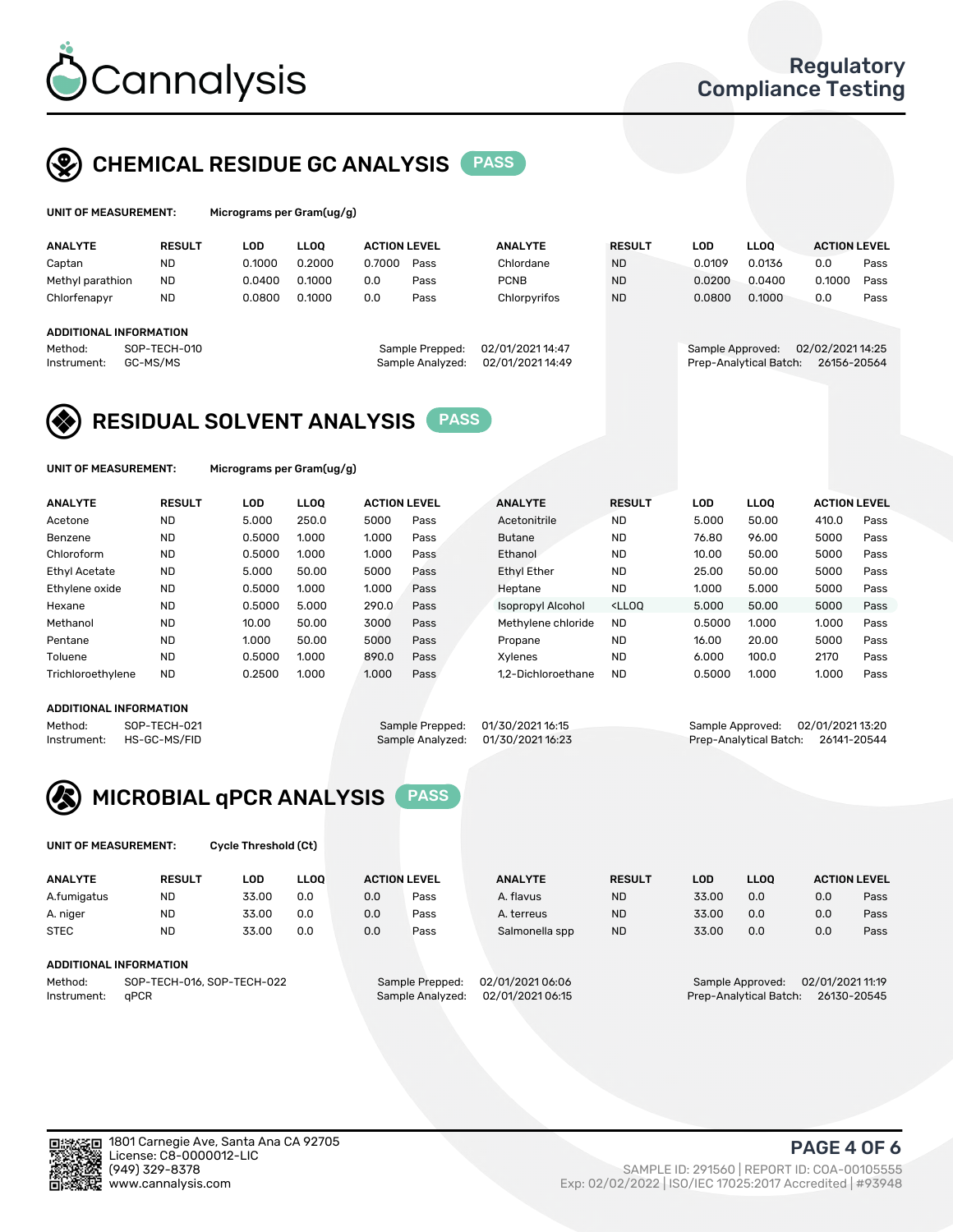



| UNIT OF MEASUREMENT:                                   |               | Micrograms per Gram(ug/g) |             |                     |                  |                  |               |                  |                        |                     |      |
|--------------------------------------------------------|---------------|---------------------------|-------------|---------------------|------------------|------------------|---------------|------------------|------------------------|---------------------|------|
| <b>ANALYTE</b>                                         | <b>RESULT</b> | <b>LOD</b>                | <b>LLOO</b> | <b>ACTION LEVEL</b> |                  | <b>ANALYTE</b>   | <b>RESULT</b> | <b>LOD</b>       | <b>LLOO</b>            | <b>ACTION LEVEL</b> |      |
| Arsenic                                                | <b>ND</b>     | 0.0200                    | 0.0500      | 0.2000              | Pass             | Cadmium          | <b>ND</b>     | 0.0050           | 0.0500                 | 0.2000              | Pass |
| Lead                                                   | <b>ND</b>     | 0.0100                    | 0.0500      | 0.5000              | Pass             | Mercury          | <b>ND</b>     | 0.0030           | 0.0500                 | 0.1000              | Pass |
| <b>ADDITIONAL INFORMATION</b>                          |               |                           |             |                     |                  |                  |               |                  |                        |                     |      |
| Method:                                                | SOP-TECH-013  |                           |             |                     | Sample Prepped:  | 02/01/2021 11:43 |               | Sample Approved: |                        | 02/01/2021 20:45    |      |
| Instrument:                                            | ICP-MS        |                           |             |                     | Sample Analyzed: | 02/01/2021 11:50 |               |                  | Prep-Analytical Batch: | 26144-20554         |      |
| (*)<br><b>MYCOTOXINS ANALYSIS</b>                      |               |                           |             |                     |                  |                  |               |                  |                        |                     |      |
| Micrograms per Kilogram(ug/kg)<br>UNIT OF MEASUREMENT: |               |                           |             |                     |                  |                  |               |                  |                        |                     |      |

| <b>ANALYTE</b>          | <b>RESULT</b> | LOD             | <b>LLOO</b>      | <b>ACTION LEVEL</b> | <b>ANALYTE</b>   | <b>RESULT</b> | LOD              | <b>LLOO</b> | <b>ACTION LEVEL</b> |      |
|-------------------------|---------------|-----------------|------------------|---------------------|------------------|---------------|------------------|-------------|---------------------|------|
| Aflatoxin B1            | ND            | 1.000           | 2.000            | N/A                 | Aflatoxin B2     | <b>ND</b>     | 2.000            | 5.000       |                     | N/A  |
| Aflatoxin G1            | <b>ND</b>     | 2.000           | 5.000            | N/A                 | Aflatoxin G2     | ND            | 2.000            | 5.000       |                     | N/A  |
| <b>Total Aflatoxins</b> | <b>ND</b>     | 10.00           | 14.00            | 20.00<br>Pass       | Ochratoxin A     | <b>ND</b>     | 1.000            | 2.000       | 20.00               | Pass |
| ADDITIONAL INFORMATION  |               |                 |                  |                     |                  |               |                  |             |                     |      |
| SOP-TECH-020<br>Method: |               | Sample Prepped: | 02/01/2021 14:47 |                     | Sample Approved: |               | 02/02/2021 13:03 |             |                     |      |

### Instrument: LC-MS/MS Sample Analyzed: 02/01/2021 14:49 Prep-Analytical Batch: 26160-20565

#### FILTH & FOREIGN MATERIAL ANALYSIS PASS Q

UNIT OF MEASUREMENT: Filth and Foreign Matter (%, #/3g)

| <b>ANALYTE</b>                                              | <b>RESULT</b> | LOD | <b>LLOO</b> | <b>ACTION LEVEL</b>                                                         |      | <b>ANALYTE</b> | <b>RESULT</b> | LOD                                                                           |     |       | <b>ACTION LEVEL</b> |  |
|-------------------------------------------------------------|---------------|-----|-------------|-----------------------------------------------------------------------------|------|----------------|---------------|-------------------------------------------------------------------------------|-----|-------|---------------------|--|
| IF RH ME                                                    | <b>ND</b>     | 0.0 | 0.0         | 1.000                                                                       | Pass | <b>IFM</b>     | <b>ND</b>     | 0.0                                                                           | 0.0 | 25.00 | Pass                |  |
| Mold                                                        | <b>ND</b>     | 0.0 | 0.0         | 25.00                                                                       | Pass | <b>SSCD</b>    | <b>ND</b>     | 0.0                                                                           | 0.0 | 25.00 | Pass                |  |
| ADDITIONAL INFORMATION                                      |               |     |             |                                                                             |      |                |               |                                                                               |     |       |                     |  |
| Method:<br>SOP-TECH-009<br>Instrument:<br>Visual Inspection |               |     |             | 01/30/2021 11:24<br>Sample Prepped:<br>01/30/2021 11:24<br>Sample Analyzed: |      |                |               | 01/30/2021 11:28<br>Sample Approved:<br>Prep-Analytical Batch:<br>26134-20530 |     |       |                     |  |